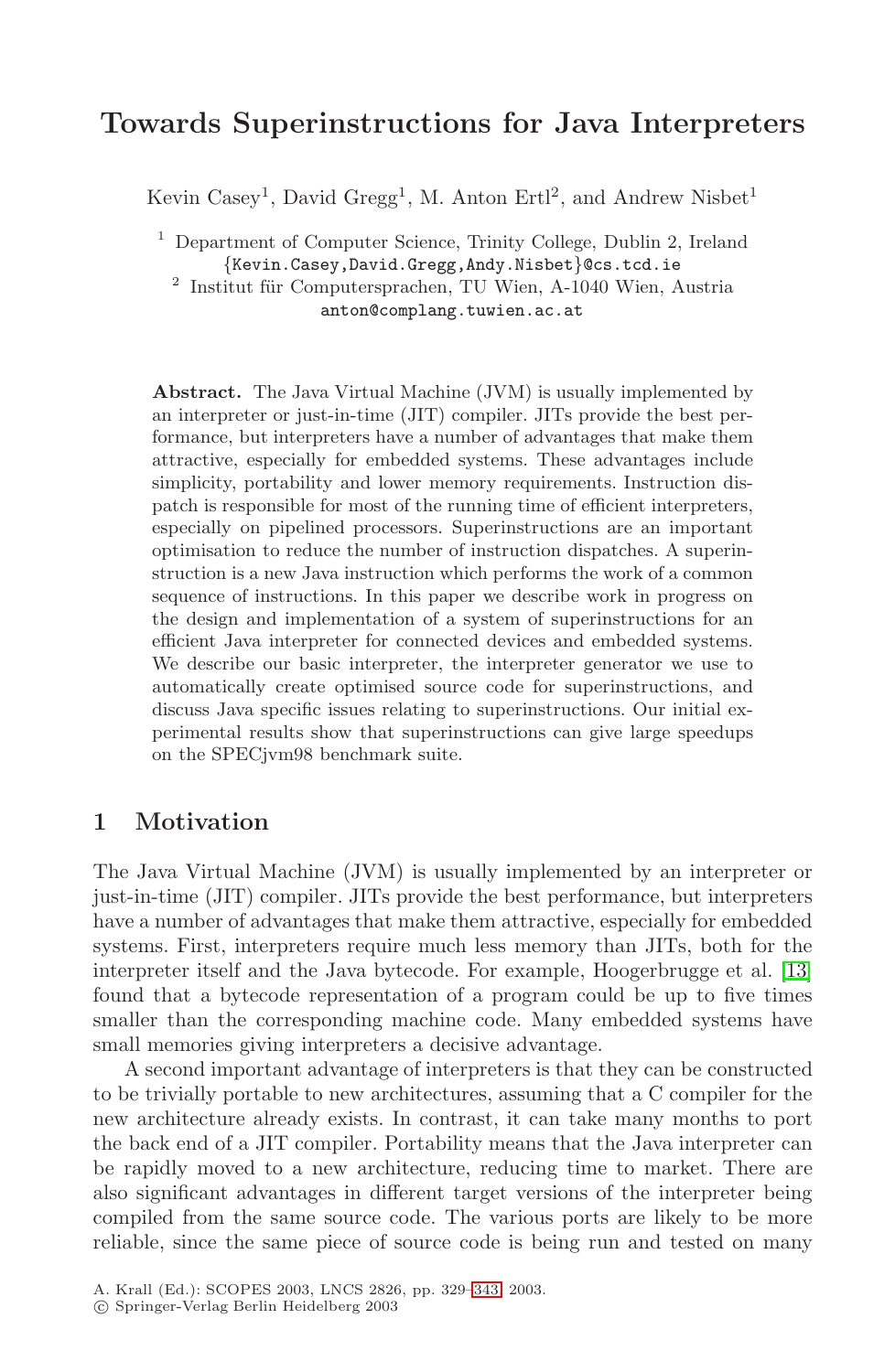different architectures. A single version of the source code is also significantly cheaper to maintain. There are other parts of the JVM that are more difficult to port (such as the Java Native Interface for calling machine code functions), but many embedded JVMs, such as Sun's KVM [\[19\]](#page-14-2) for mobile devices, have limited support for these unportable features.

A third advantage of interpreters is that they are significantly smaller and simpler than JIT compilers. Simplicity makes them more reliable, quicker to construct and easier to maintain. When building a JIT compiler one must not only debug the code for the compiler, but must often also debug the code *generated* by the compiler. This is not an issue for interpreters. A final smaller advantage of interpreters is that they do not necessarily have to compile the bytecode into another format before execution. Sun's Hotspot mixed mode compiler/interpreter JVM takes advantage of this by only compiling code that has been shown to be frequently executed. The compilation overhead for rarely used code is often greater than the time needed to execute that code on an interpreter. A similar strategy is used by Transmeta for their Crusoe processor which emulates the x86 instruction set through a combination of interpreting and binary translation.

A weakness of using interpreters is that they run most code much slower than JITs. Even very efficient interpreters are typically about ten times slower than a JIT compiler [\[13\]](#page-14-0). The goal of our work is to narrow that gap, by applying speed optimisations to Java interpreters. One such optimisation is the use of superinstructions. Certain sequences of VM instructions (such as ALOAD 0 GETFIELD) occur frequently in Java bytecode. A superinstruction is a new instruction that behaves in the same way as a sequence of simple Java instructions. By replacing such sequences with the corresponding superinstruction, the work of several instructions can be performed, but with the interpreter overhead of only a single VM instruction.

Superinstructions have been used for many years to optimise interpreters. Traditionally, the addition of superinstructions to an interpreter made it much less maintainable, because they increased the size of the source code. We use an interpreter generator to automatically generate source code for superinstructions, based on a specification of the component instructions. Our generator system automatically optimises the source code for superinstructions to avoid unnecessary loads and stores by keeping intermediate values in registers, and by combining stack pointer updates.

This paper describes the design and implementation of a system of superinstructions for an optimised Java interpreter. Preliminary experimental results show that superinstructions can greatly increase the speed of a portable Java interpreter, allowing it to significantly outperform commercial Java interpreters hand-coded in assembly language.

# **2 Superinstructions**

A superinstruction is a new virtual machine instruction that consists of a sequence of several existing VM instructions. There are several advantages in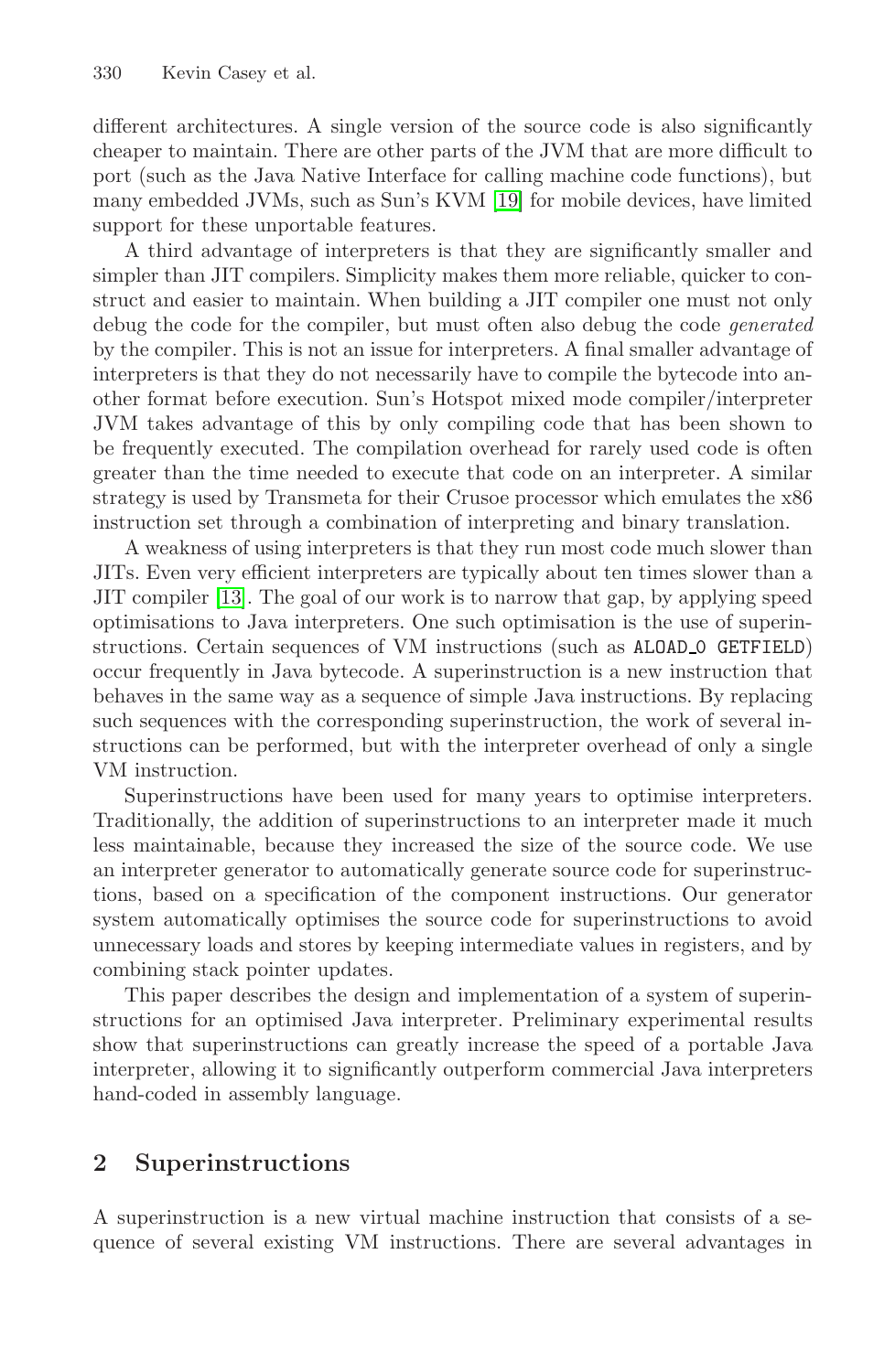combining instructions in this way. First, it reduces the number of instruction dispatches required to perform a certain sequence of instructions. This is important since instruction dispatch is usually the most time consuming part of executing and instruction<sup>[1](#page-2-0)</sup>. Secondly, it allows us to optimise the interpreter source code. For example, our interpreter generator automatically reuses values across VM instructions without reloading them, eliminates cancelling stack pointer updates, and performs other small stack optimisations when generating C code from the instruction definition. Thirdly, combining the source code for instructions together exposes a larger "window" of code to the C compiler, which allows greater opportunities for optimisation.

We use the interpreter generator vmgen [\[7\]](#page-14-3) to allow us to generate superinstructions using profiling information. vmgen takes in an instruction definition, and outputs an interpreter in C which implements the definition. The interpreter generator translates the stack specification of the instruction definition into pushes and pops of the stack, adds code to invoke following instructions, and makes it easy to apply optimizations to all virtual machine instructions, without modifying the code for each separately.

Figure [1](#page-2-1) shows the instruction definition for the JVM instruction ILOAD (load integer local variable). The  $#$  symbol in the definition means that it takes an immediate value from the VM instruction stream. Note that we need to update the instruction pointer by two positions, since the VM instruction consists of the ILOAD opcode followed by an immediate operand containing the number of the local variable to load onto the stack.

```
ILOAD ( #iIndex -- iResult ) 0x21
{
  iResult = locals[iIndex];
}
```
<span id="page-2-1"></span>**Fig. 1.** Definition of ILOAD VM instruction

By adding ILOAD-IADD to the list of superinstructions for our code copying compiler, vmgen will produce the source code in figure [2,](#page-3-0) which is generated automatically from the instruction definitions of ILOAD and IADD.

There are a number of notable features about this code. First, all used stack items are loaded from memory into local variables at the start of the code. The different VM instructions within the superinstruction communicate by reading from and assigning to these local variables.

Presuming that the C compiler is able to allocate these local variables to registers, this will greatly reduce the amount of memory traffic from accessing the VM stack. IADD alone requires two loads and one store to access the stack, and

<span id="page-2-0"></span><sup>1</sup> Instruction dispatch is expensive on modern architectures because it involves a difficult-to-predict indirect branch. In the case of threaded code interpreters, superinstructions not only reduce the number of dispatches, but also make the remaining branches more easily predictable using a branch target buffer (BTB) [\[6\]](#page-14-4).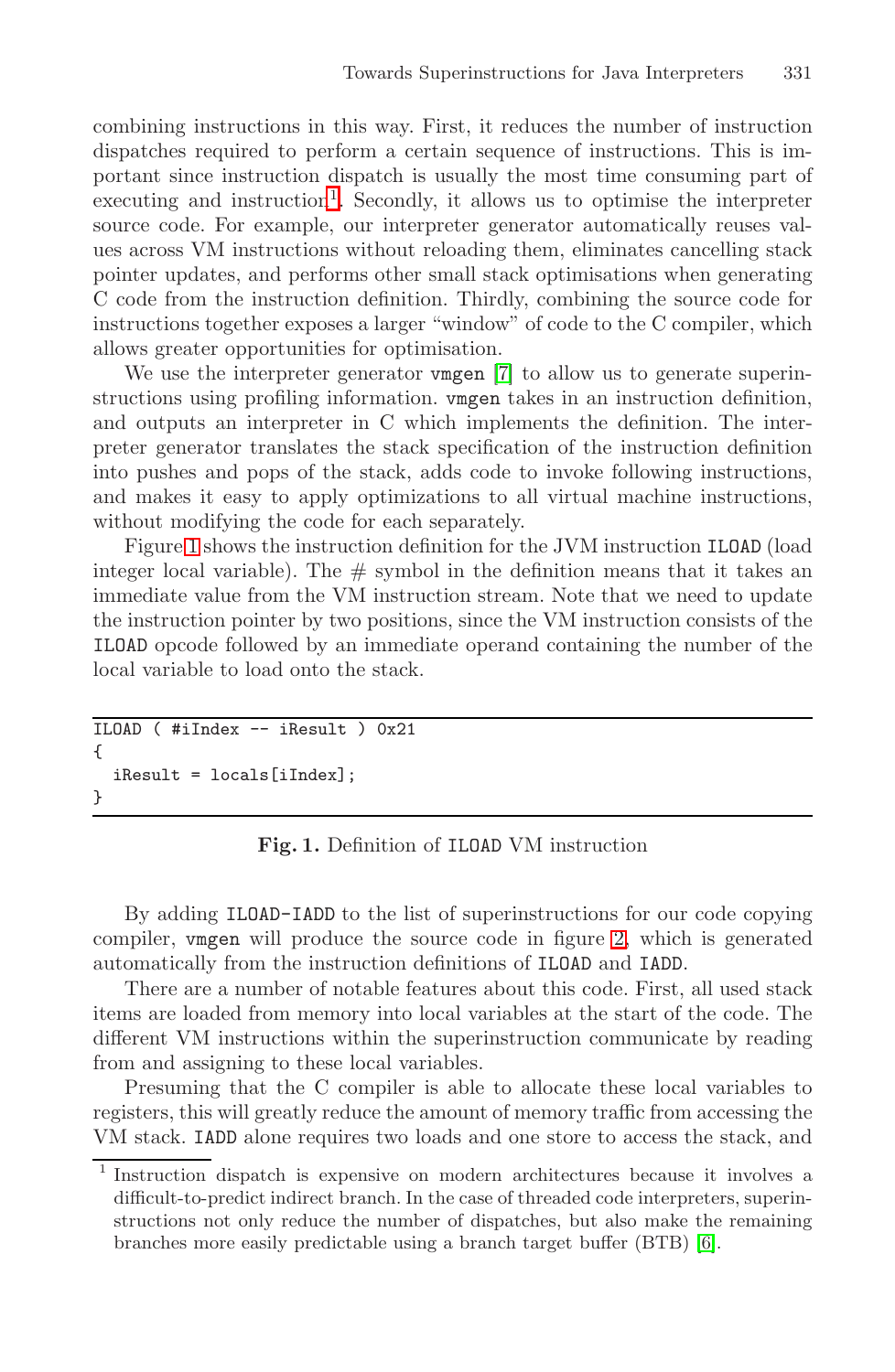ILOAD requires one store. In contrast, the superinstruction ILOAD-IADD requires only one load and one store access to the stack to perform the same work. Thus stack memory traffic is reduced by 50%.

```
START_ILOAD_IADD: /* start label */
{
int sp0; /* synthetic names */
int sp1;
int ip1; /* synthetic name for item in VM instruction stream */
ip1 = *(ip+1); /* fetch immediate value */
sp0 = * (sp);{ /* ILOAD */
 int iIndex; /* declare stack item */
 int iResult;
 /* fetch stack item to local variable */
 iIndex = ip1;{ /* user provided C code */
   iResult = locals[iIndex];
 }
 sp1 = iResult; /* store stack result */
}
{ /* IADD */
 int iValue1; /* declare stack items */
 int iValue2;
 int iResult;
 iValue1 = \text{spl}; /* fetch stack items to */
 iValue2 = sp0; /* ...local variables */
 { /* user provided C code */
   iResult = iValue1 + iValue2;
 }
 sp0 = iResult; /* store stack result */
}
*(sp) = sp0;ip += 3; /* update VM ip */
}
NEXT; /* indirect goto */
```

|  |  |  | Fig. 2. Simplified Vmgen output for ILOAD-IADD superinstruction |  |
|--|--|--|-----------------------------------------------------------------|--|
|  |  |  |                                                                 |  |

<span id="page-3-0"></span>Another notable feature of the code in figure [2](#page-3-0) is that there is no stack pointer update. ILOAD increases the size of the stack by one, and IADD reduces its size by one. Vmgen detects that the two stack pointer updates are redundant, and eliminates them. In addition, there is only one instruction pointer update.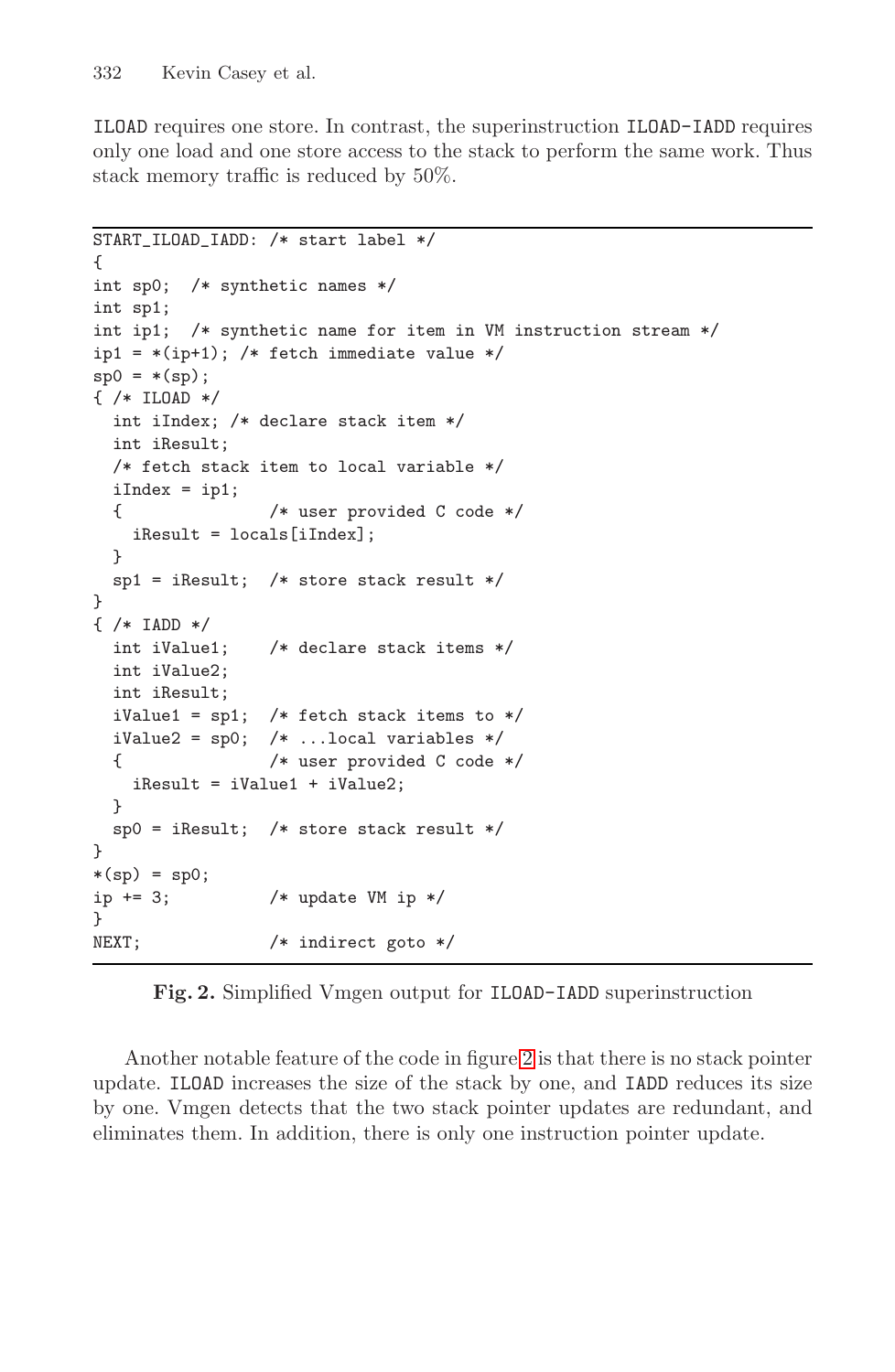## **3 Design Issues**

# **3.1 Which Sequences?**

The main determinant of the usefulness of superinstructions is whether the sequences we choose to make into superinstructions account for a large proportion of the running time of the programs that run on the interpreter. The set of superinstructions must be chosen when the interpreter is constructed, most likely at a time when one doesn't know which programs will be run on the interpreter. Thus, one must somehow guess which superinstructions are likely to be useful for a set of programs that one has never seen.

The most common way to make guesses at the behaviour of unseen programs is to measure the behaviour of a set of standard benchmarks programs, and hope that these benchmarks resemble the real programs. A question remains, however, as to how the benchmarks should be measured to identify useful superinstructions. Gregg and Waldron [\[12\]](#page-14-5) tested a wide range of strategies for choosing superinstructions for Forth programs. They found, perhaps surprisingly, that the best strategy was to simply choose those sequences that appear most frequently in the static code. We use this strategy for the main experiments in this paper.

One complication in a Java interpreter is that the JVM comes with a large library of classes that are used internally by the JVM and by running programs. Approximately 33% of the executed bytecode instructions in the SPECjvm98 benchmark suite [\[18\]](#page-14-6) are in library rather than program methods [\[21\]](#page-14-7). This library code is available at the time the interpreter is built, so there is potential for choosing superinstructions specifically for commonly used library code.

#### $3.2$ **3.2 Parsing**

The use of superinstructions is in many respects the same problem as dictionarybased text compression [\[2\]](#page-13-0). Dictionary-based compression attempts to find common sequences of symbols in the text, and replaces them with references to a single copy of the sequence. Thus, when designing a superinstruction system, we can draw on a large body of theory and experience on text compression.

Parsing is the process of modifying the original sequence of instructions by replacing some subsequences with superinstructions. The simplest strategy is known as *greedy parsing*, where at each VM instruction we search for the longest superinstruction that will match the code from that point.

For example, consider the basic block in figure [3.](#page-5-0) Assume that we have two superinstructions available: ILOAD-ILOAD and ILOAD-IADD-ISTORE. Following a greedy strategy, we would find the longest sequence that matches a superinstruction from the start of the basic block. Thus, we would replace the first two instructions with the superinstruction ILOAD-ILOAD, and reduce the number of dispatches needed to execute this code by one. The main advantage of greedy parsing is that it is very fast — an important factor in an optimisation that we apply to a Java method at run time, the first time that it is invoked. Greedy parsing is also simple to implement and requires little memory.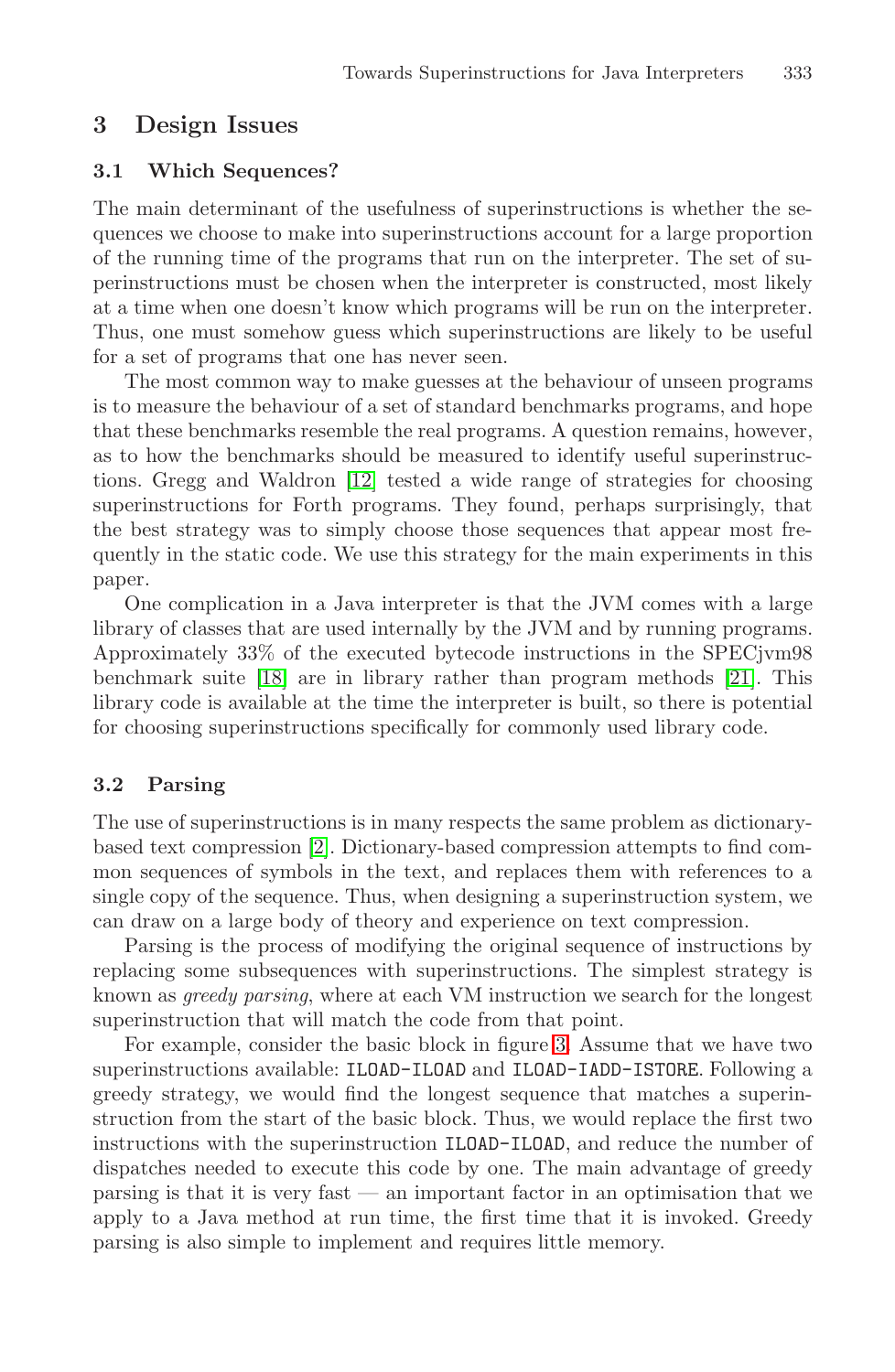| ILOAD 4  | ; load local 4              |
|----------|-----------------------------|
| ILOAD 5  | ; load local 5              |
| IADD     | ; integer add               |
| ISTORE 6 | ; store TOS to local 6      |
| ILOAD 6  | ; load local 6              |
| IFEO 7   | ; branch by 7 if $TOS == 0$ |
|          |                             |

<span id="page-5-0"></span>**Fig. 3.** Example basic block

The weakness of greedy parsing becomes apparent when we consider whether a better parse of the code in figure [3](#page-5-0) is possible. Clearly, it would be better to replace the second, third and fourth instructions with the superinstruction ILOAD-IADD-ISTORE. This would reduce the number of dispatches by two. To be sure of always finding the best possible parse, an optimal parsing algorithm must be used. Fortunately, optimal parsing can be solved using dynamic programming [\[2\]](#page-13-0), so efficient algorithms are available. However, our preliminary experiments show that even fast implementations are measurably slower than greedy parsing. Furthermore, these preliminary experiments show optimal parsing reducing the number of instruction dispatches by less that 5%.

Our current implementation uses a simple version of greedy parsing. In the bytecode translator, we always keep a buffer of the most recently generated threaded code instruction in the basic block. When we generate the next instruction, we check whether it can be combined with the one in the buffer. If it can, then the instruction in the buffer is replaced with the corresponding combined superinstruction. If not, the instruction in the buffer is written to the the code area for that method, and it is replaced in the buffer by the just generated instruction. This strategy is simple to implement, requires little memory, and makes the check for replacement with superinstructions extremely fast.

One weakness of this strategy, however, is that for a long superinstruction to be usable, all prefixes of the instruction must also be valid superinstructions. For example, if we have the superinstruction ILOAD-ILOAD-IADD-ISTORE, then we must also have the superinstructions ILOAD-ILOAD and ILOAD-ILOAD-IADD. In practice, this is not a problem, since we usually select superinstructions based on the frequency of sequences in real programs, and by definition subsequences have a frequency at least equal to that of the longer sequence. However, in future implementations we intend to relax this restriction to allow us to exploit more complicated superinstruction selection strategies.

#### <span id="page-5-1"></span>**3.3 Quick Instructions**

Several Java bytecode instructions must perform various class initialisations on the first time that they are executed. On subsequent executions no initialisations are necessary. A common way to implement this functionality is with "quick" instructions. The first time a given instruction of this type is executed, it performs the necessary initialisations, and then replaces itself in the instruction stream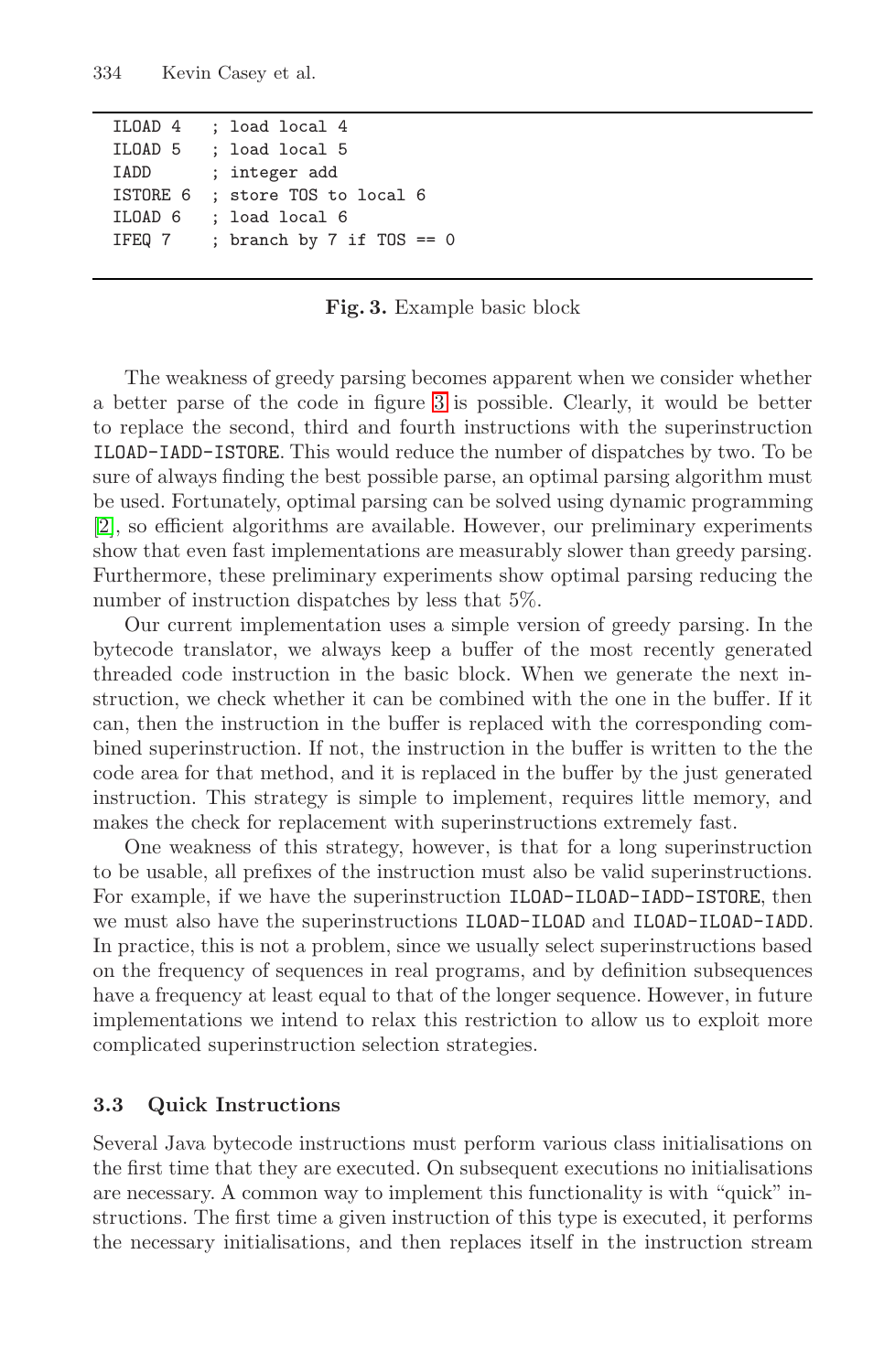with a corresponding quick instruction, which does not do these initialisations. On subsequent executions of this code, the quick instruction is executed.

Quick instructions are vital to the performance of most Java interpreters, since the check for class initialisation is expensive, and because they are among the most commonly executed instructions. For example, in the SPECjvm98 benchmarks GETFIELD and PUTFIELD account for about one sixth of all executed instructions, and run very slowly unless converted to quick versions [\[21\]](#page-14-7). Eller [\[3\]](#page-13-1) found that adding quick instructions to the Kaffe interpreter could speed it up by almost a factor of three.

A problem with quick instructions is that they make it difficult to replace sequences of instructions with superinstructions. No instruction that will be replaced with another instruction at run time can be placed in a superinstruction, since that would involve replacing the entire superinstruction. Furthermore, some instructions, such as LDC (load constant from constant pool) and INVOKEVIR-TUAL become different superinstructions depending on the value of their inline arguments, or the type of class or method they belong to.

An additional complication when dealing with non-quick instructions is race conditions. Due to the threaded nature of the Java interpreter, during quickening it is quite possible for two threads to almost simultanuously access a non-quick instruction triggering a potential race condition. Such race conditions are avoided in the current implementation of cvm by using mutually exclusive locks, but adding support to allow quickened instructions to become part of a superinstruction after translation could lead to race conditions.

Our current implementation does not allow any "quickable" instructions to participate in superinstructions. However, we are experimenting with a wide range of strategies to change this. Perhaps our most promising is to simply add an extra routine to the quickening process to reparse the basic block once the original instruction has been replaced. This approach is greatly simplified by leaving gaps for removed instructions in the code, as is outlined in the next subsection.

#### 3.4

Superinstructions are normally only applied to instructions within basic blocks. However, with relatively small modifications, it is possible to extend superinstructions across basic block boundaries in two specific situations. First, we consider control flow joins. A join is a point in the program with incoming control flow from two or more different places. Usually one of those places is simply the proceeding basic block, and control falls through to the join without any branching. In these cases, the falling-though code is simply a straight-line sequence of instructions. However, it is not normally safe to allow a superinstruction to be formed across the join, because it would not then be clear where the other incoming control-flow paths should branch to.

The solution we use is to create superinstructions, but not to remove the gaps that are created by eliminating the original instructions. In fact, we leave the original instructions in these gaps. Figure [4](#page-7-0) shows an example of, where we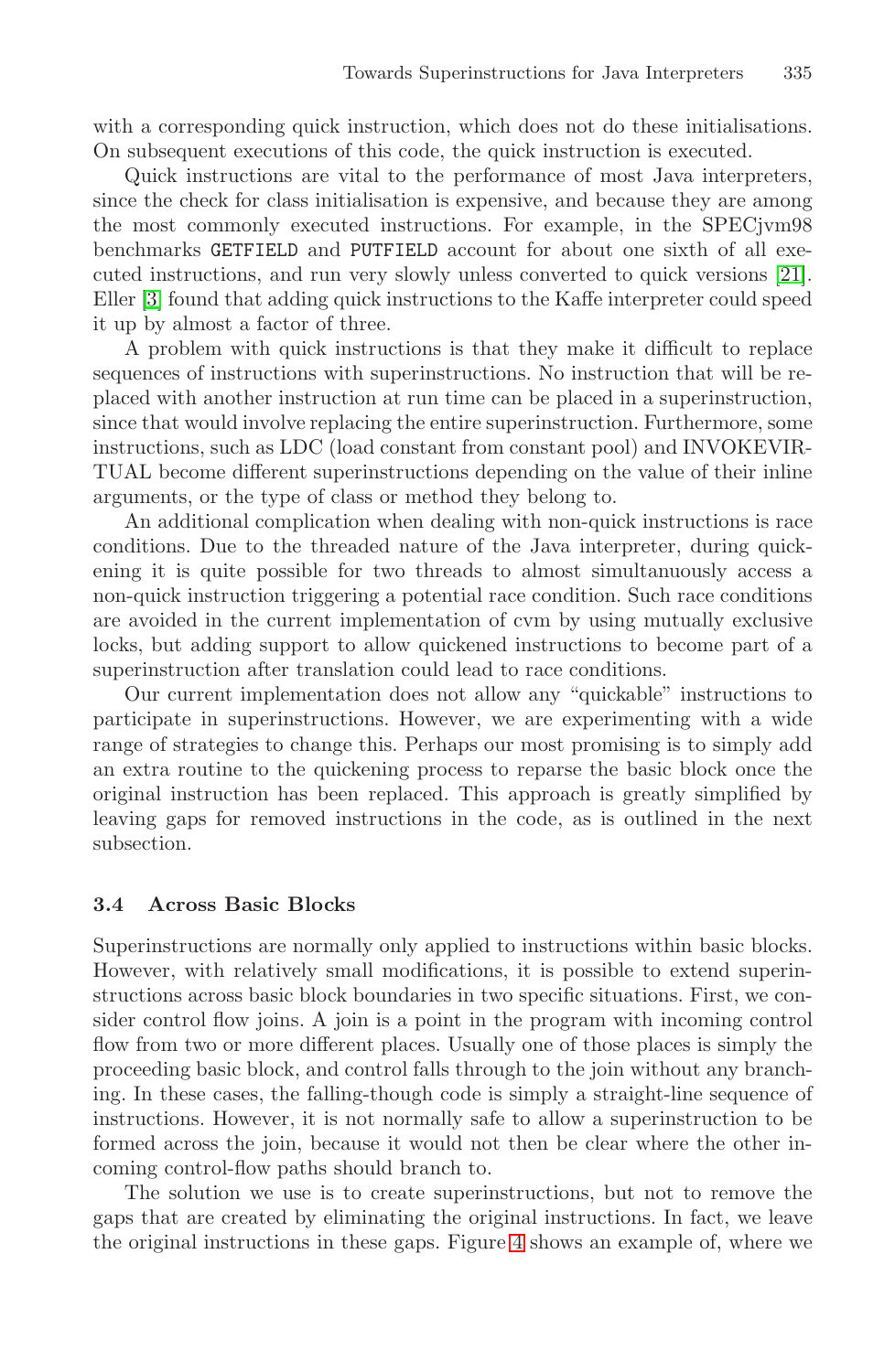|       | ILOAD         |       | ILOAD         |
|-------|---------------|-------|---------------|
|       | 4             |       | 4             |
|       | <b>ILOAD</b>  |       | ILOAD-IADD    |
|       | 5             |       | 5             |
| join: | IADD          | join: | IADD          |
|       | <b>ISTORE</b> |       | <b>ISTORE</b> |
|       | 6             |       | 6             |
|       |               |       |               |

<span id="page-7-0"></span>**Fig. 4.** Original code (left) and same code with ILOAD-IADD superinstruction (right)

have replaced the sequence ILOAD, IADD with the superinstruction ILOAD-IADD. We actually replace the ILOAD instruction with ILOAD-IADD, but leave the IADD instruction where it is. When we fall-through from the first basic block to the second, we execute ILOAD-IADD, which performs its normal work and then skips over the IADD instruction. On the other hand when we branch to the second basic block from elsewhere, we branch to the IADD instruction which executes and continues as normal. This scheme allows us to form superinstructions across fall-though joins.

We believe that this scheme is particularly valuable for while loops. The standard *javac* code generation strategy appears to be to place the loop test at the end of the loop, and on the first iteration to jump directly to this test. Unfortunately, the result is that there is a control flow join just before the loop test that would normally hinder optimisation. We believe we have successfully overcome this problem.

```
IFNULL ( #aTarget aRef -- ) 0xc6
{
  if ( aRef == NULL ) {
    SET_IP(aTarget);
    TAIL;
  }
}
```
<span id="page-7-1"></span>**Fig. 5.** Definition of a branch VM instruction

A second opportunity for cross-basic block superinstructions is with the fallthrough direction of VM conditional branches. Currently, superinstructions are not allowed to extend across branches. However, vmgen already provides a facility for specifying a taken branch. Figure [5](#page-7-1) shows the instruction definition for a branch instruction. Inside the if statement the vmgen keyword TAIL is used to specify that a copy of the dispatch code that normally appears at the end of the instruction should be placed here. We believe that with some modifications to vmgen, the same facility can be used to create superinstructions that extend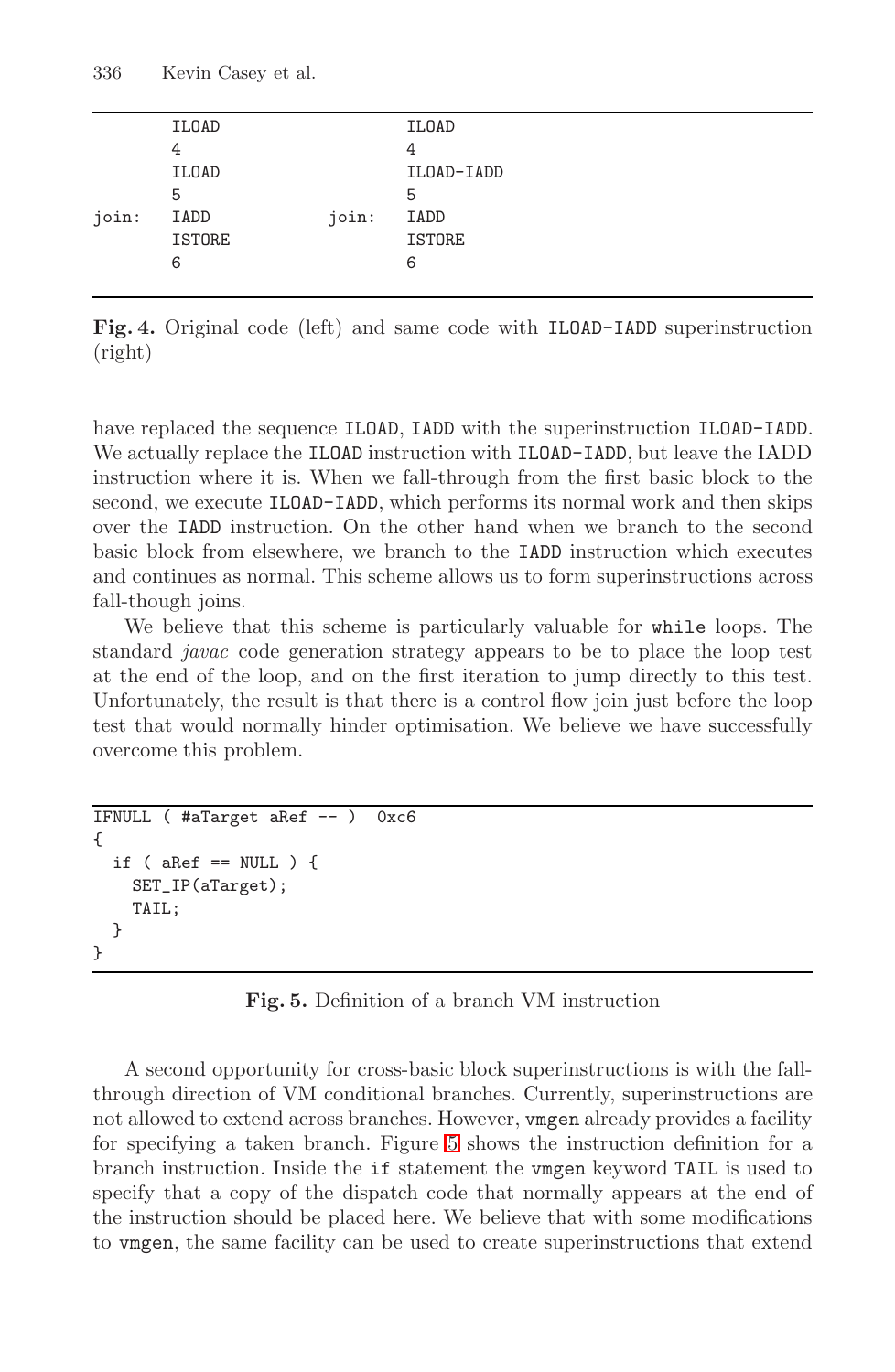across untaken branches, with the necessary code for the taken path generated using the TAIL mechanism.

### **4 Experimental Evaluation**

The primary purpose of the work presented here was to evaluate the effect of adding superinstructions to the JVM. By adding superinstructions, we reduced the number of stack updates and also eliminated branch target mispredictions for instructions within the superinstruction. As a result, we expected to see significant improvements as more and more superinstructions were added to our JVM (subject to some limitations). It was also strongly suspected that the method used to select which superinstructions to add would have a substantial effect on the superinstructed JVM. The benchmarks selected for evaluating the effect of changes to the JVM were taken from the SPECjvm98 suite.

In order to obtain a JVM with support for superinstructions it was necessary to modify Sun Microsystem's CVM for embedded processors. Apart from converting the JVM to work with dynamically threaded code, the bulk of the work was in porting the main interpreter loop to Vmgen in a satisfactory manner to allow for superinstructions. Once the interpreter loop had been ported to vmgen, the selection of candidate superinstructions and the actual inclusion of superinstructions in the JVM became a relatively straightforward process due to the nature of Vmgen.

To select superinstructions to add to the JVM, two contrasting approaches were taken. In the first approach, all benchmarks were run and all sequences of bytecode (and their subsequences) encountered for the first time were recorded. When all benchmarks were completed, a histogram of these sequences was built up. From this histogram the most common statically appearing sequences of bytecodes were selected.

The second approach was more aggressive from an optimization point of view. In this approach we ran each benchmark separately and for each benchmark recorded all sequences of bytecodes encountered during the execution of the benchmark (i.e. not just the first time they are encountered). Thus the same sequence of superinstructions could be recorded several times, for example if they occurred within the body of a loop. Then, for each individual benchmark a histogram of the most commonly encountered superinstructions was generated. Then, to optimize for a particular benchmark, the histogram for that particular benchmark was used to select the most commonly executed (dynamically appearing) sequences.

Generating superinstructions based on static frequency may appear to be over-simplistic, but as an initial method of selecting superinstructions, it does seem more realistic than the dynamic approach. One of the main reasons is that for the static approach we attempted to optimize the JVM for all benchmarks at once. With the dynamic approach, the JVM was optimized separately for each benchmark before running that benchmark. Despite the artificial nature of the dynamic approach, it does give us a standard by which to measure the performance of the static approach.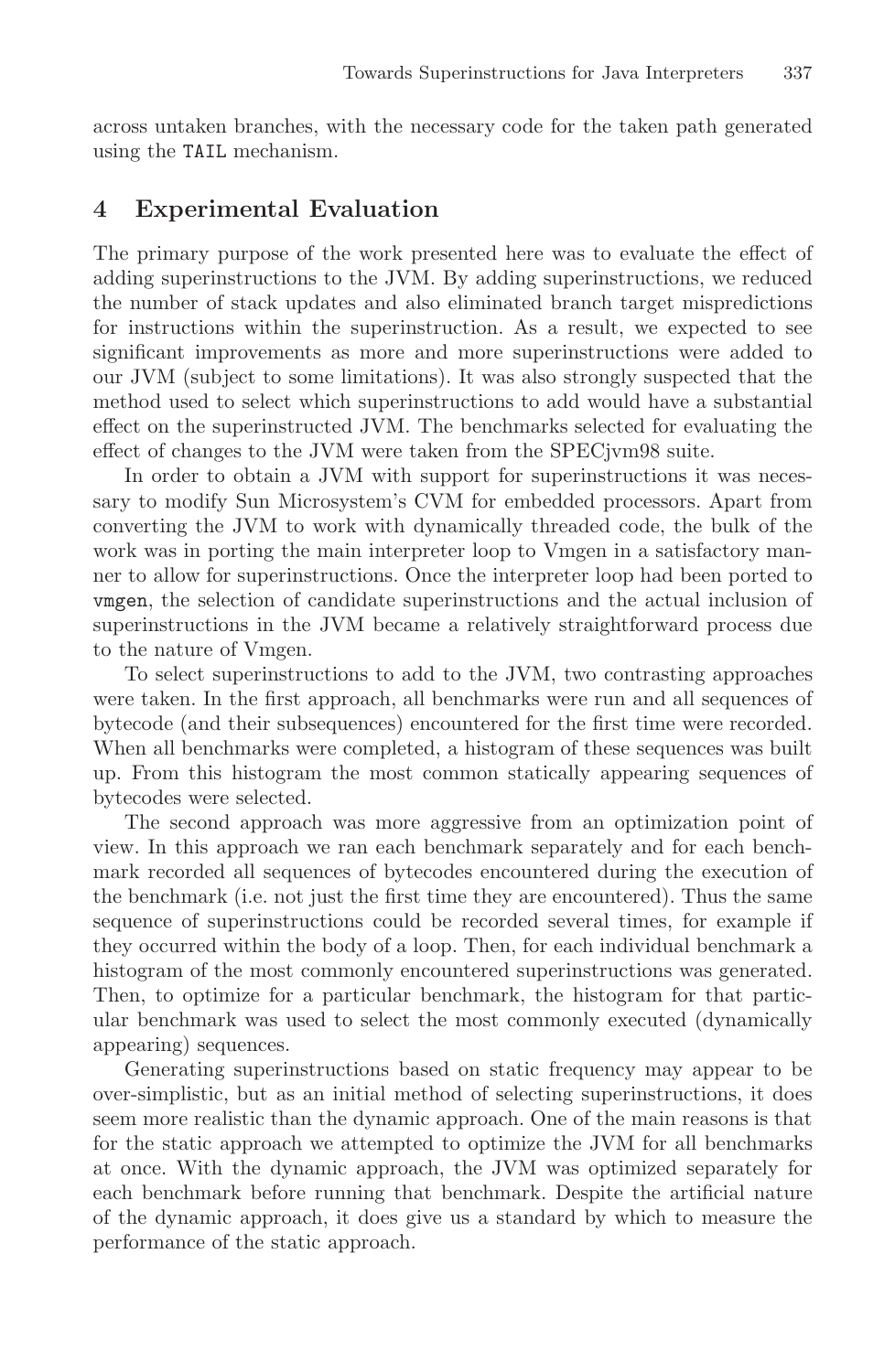When selecting superinstructions from the histogram in either approach, some superinstructions are not permitted. For example superinstructions containing "quickable" (see section [3.3\)](#page-5-1) instructions are dispensed with, as there is currently no facility for dealing with them in our modified JVM.

In our modified JVM, translation takes place when a method has been called for the first time, but before any bytecodes in that method have been executed. At this point in time only immutable opcodes can be included in superinstructions, since superinstructions themselves are immutable. One possible workaround would be to try to quicken all instructions in the method and then try to translate the code to superinstructed code. However this approach would inevitably lead to the quickening of code that may never be run, and also may force static initializers to be run before they are supposed to be. Another approach would be to allow superinstructions to be added dynamically as instructions get quickened in the usual way.

The modified version of CVM used for these tests was compiled under GCC 2.96. Optimization flags "-O4 fomit-frame-pointer" were used. The "-fno-gcse" flag was used additionally to compile the file containing the main interpreter loop. This is used to disable global common subexpression elimination, which can interact badly with GNU C labels as values, which are used by our interpreter for efficient instruction dispatch [\[5\]](#page-13-2). The hardware used to run the benchmarks was based on a Pentium IV 1.6 Ghz with 1GB of memory.

Each benchmark was run with no superinstructions to establish a reference time. Then the benchmarks were run on versions of CVM compiled with 8, 16, 32, 64, 128, 256, 512 and 1024 superinstructions. The results were then graphed as a speedup over the time it took each benchmark to complete with no superinstructions. All SPEC benchmarks were run using the largest (size 100) input sets.

The static results are shown in figure [6.](#page-10-0) All results are averages of 5 runs of the benchmark under the same conditions. In this figure we see a small improvement for most benchmarks, even at 8 superinstructions. Two benchmarks with 8 superinstructions perform worse, however. One possible reason for the lack of improvement in *compress* and *mtrt* is that the 8 superinstructions added simply do not occur frequently, if at all, in these benchmarks. One explanation for the reduction in performance (albeit less than  $1\%$ ) could be the overhead of scanning through code at translation time to see if superinstructions can be formed. Other possible reasons are discussed below.

As superinstructions are added, there is a general trend upwards in performance which is what we would expect. Benchmarks *mpegaudio*, *compress* and to a lesser degree *db*, all spend much of their time in a small number of methods [\[21\]](#page-14-7). It seems most likely that some superinstructions are being introduced into these commonly used methods, giving the significant performance boost. The benchmark that gets greatest benefit from superinstructions is *mpegaudio*, with a maximum speedup of about 1.56. It is interesting to note that this benefit is not substantial until 256 superinstructions are introduced.

It is not always the case that the addition of extra superinstructions improves performance. A temporary drop-off in performance can be seen in all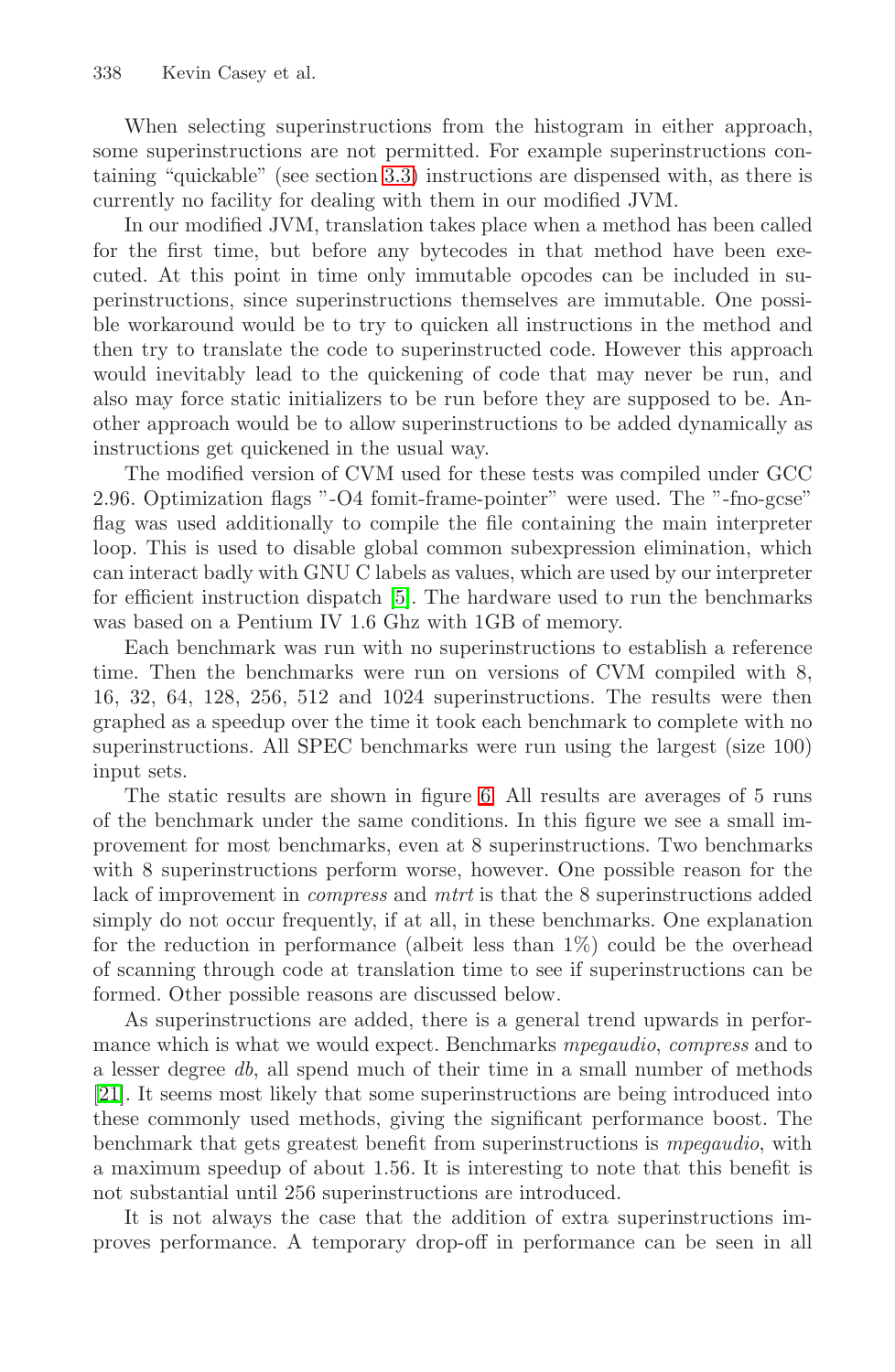benchmarks at some stage, the most spectacular being when moving from 32 superinstructions to 64 superinstructions in both jack and jess. There are a number of possible explanations for these drop-offs. One possibility is that the register allocation mechanism in gcc is breaking down for superinstructions added at these points. Another is that superinstructions are causing conflict misses in the instruction cache or branch predictor. Finally, the process of scanning through a method to find possible superinstructions is slowed by the addition of extra superinstructions to the JVM.



<span id="page-10-0"></span>**Fig. 6.** Running times of the benchmarks with varying numbers of superinstructions. Superinstructions are chosen on the basis of **static** frequency of sequences across all SPECjvm98 programs

In figure [7](#page-11-0) the performance of CVM with superinstructions based on dynamic frequency for this particular program can be seen. Performance is much better, but this is expected since CVM is optimized for each benchmark separately. This time the maximum speedup is 1.90 (*mpegaudio*). As before, the benchmarks that register the greatest improvements are those that spend much of their execution time in a limited set of methods. It can be surmised that a substantial number of superinstructions are being created in these methods.

At certain stages, the JVMs based on dynamically selected superinstructions suffer from the same drop-off in performance seen in figure [6.](#page-10-0) This time *javac*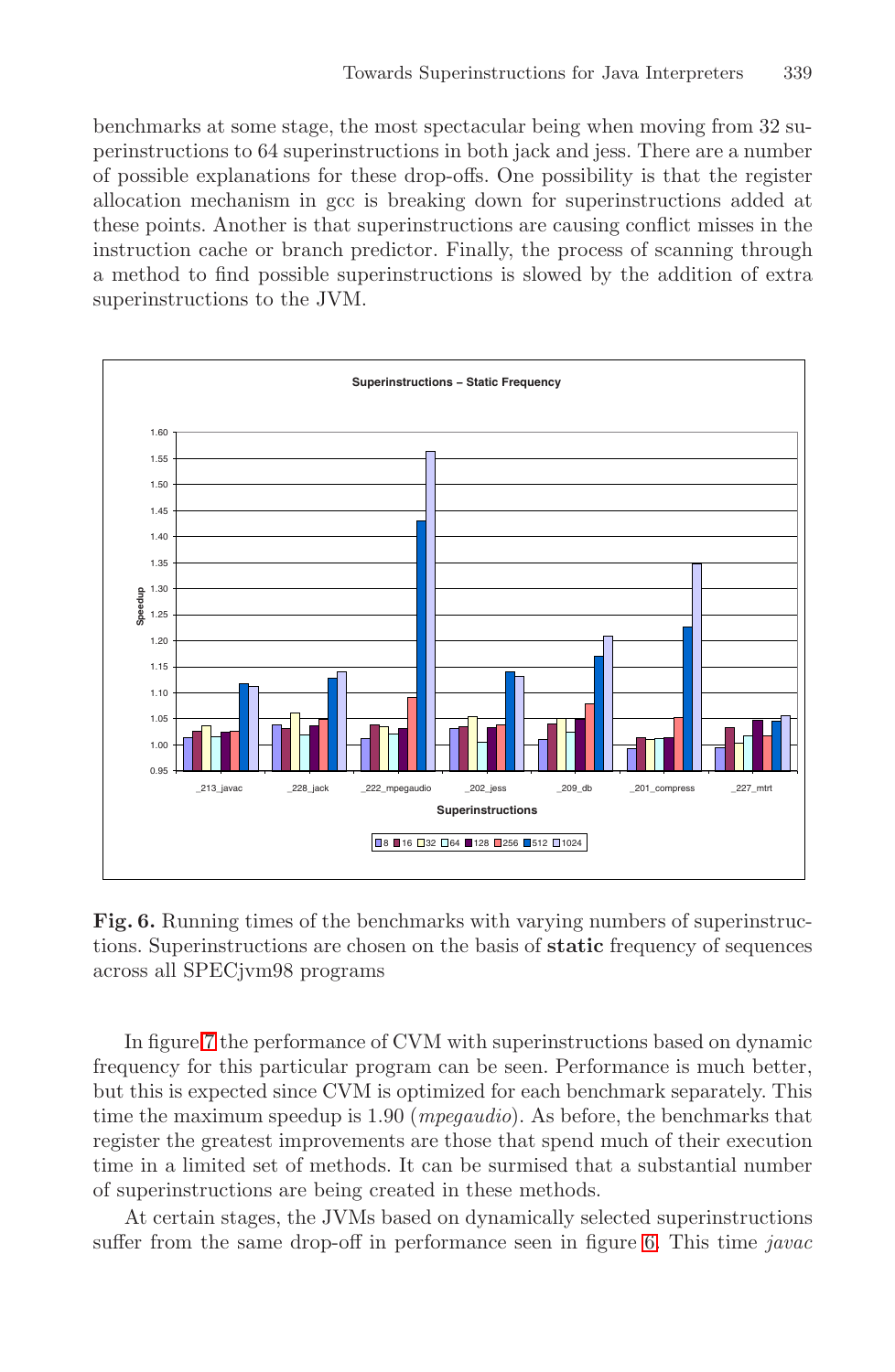

<span id="page-11-0"></span>**Fig. 7.** Running times of the benchmarks with varying numbers of superinstructions. Superinstructions chosen are the most frequent dynamically executed sequences based on a training run of the same program

and *mtrt* both suffer a degradation in performance when moving from the 128 superinstruction JVM to a 256 superinstruction JVM.

Table [1](#page-11-1) shows the absolute running times of the SPECjvm98 benchmarks on three different JVMs. The first is our base interpreter with no superinstructions. We also show running times for Sun's HotSpot mixed-mode interpreter and JIT compiler, and for HotSpot using only the interpreter. Overall, the Hotspot interpreter is on average 20.4% faster than the our interpreter.

<span id="page-11-1"></span>**Table 1.** Comparison of running time of our base interpreter (without superinstructions) with the Sun HotSpot Client VM Interpreter, and mixed mode interpreter—JIT compiler on the SPECjvm98 benchmark programs

|          |        |        | Benchmark Our Base Interp. Hotspot Interp. Hotspot Mixed-mode |
|----------|--------|--------|---------------------------------------------------------------|
| javac    | 55.79  | 44.38  | 10.16                                                         |
| jack     | 33.48  | 27.68  | 5.19                                                          |
| mpeg     | 150.08 | 139.65 | 9.55                                                          |
| jess     | 48.14  | 34.38  | 4.35                                                          |
| db       | 116.63 | 86.27  | 26.6                                                          |
| compress | 170.01 | 153.19 | 18.9                                                          |
| mtrt     | 52.41  | 43.56  | 6.06                                                          |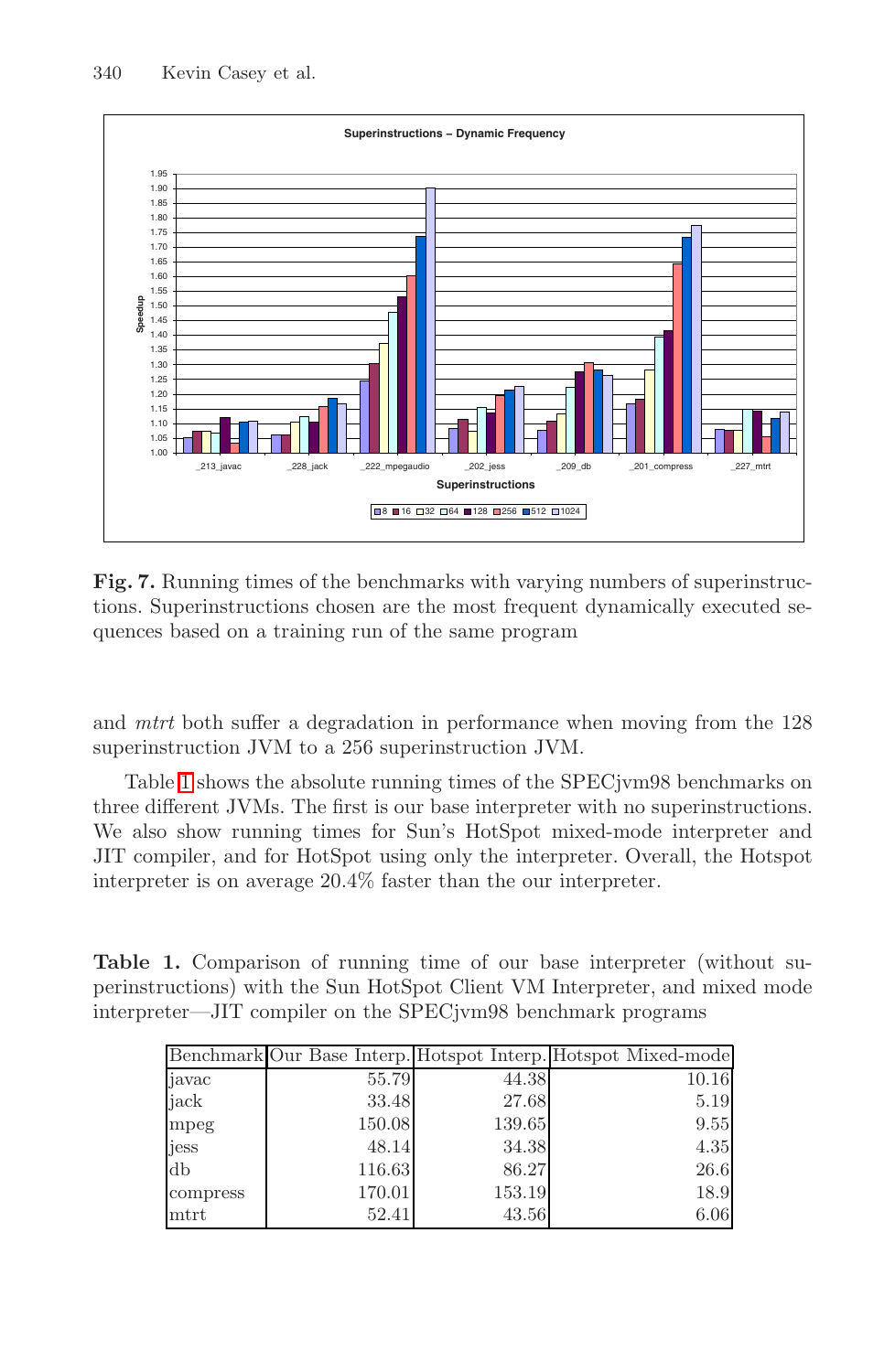There are two main reasons for this. Firstly, Hotspot has a much faster run time system than CVM. This can be seen especially strongly in the *db* benchmark, which runs 34% faster on Hotspot. The Hotspot run time system is large and sophisticated, and would not be suitable for an embedded system. Furthermore, much effort has been put into tuning the Hotspot run time system as it is more widely used than CVM. The second reason that Hotspot outperforms our version of CVM is that the Hotspot interpreter is faster than our interpreter. Its dynamically-generated, highly-tuned assembly language interpreter is able to execute bytecodes more quickly than our portable interpreter written in C. The difference in speeds of the interpreter cores can be seen by examining the benchmarks that spend most of their time in the interpreter core: *compress* is 9.1% faster and *mpeg* is 5.2% faster on the Hotspot interpreter. Finally, the mixed-mode compiler- interpreter is very much faster than either our interpreter or the Hotspot interpreter. Where speed is more important than memory use, portability, and maintainability, a JIT compiler is the correct solution.

## **5 Related Work**

Some recent important developments in interpreters include the following. Stack caching [\[4\]](#page-13-3) is a general technique for storing the topmost elements of the stack in registers. Ertl and Gregg [\[5\]](#page-13-2) showed that interpreters (especially those using switch dispatch) spend most of their time in branch mispredictions on modern desktop architectures. Interpreter software pipelining [\[13\]](#page-14-0) is a valuable technique for architectures with delayed branches (e.g. Philips Trimedia) or prepare to branch instructions (e.g. PowerPC), which makes the target of the dispatch branch available earlier by moving much of the dispatch code into the previous VM instruction. Costa [\[17\]](#page-14-8) discusses various smaller optimizations.

The Sable VM [\[9\]](#page-14-9) is an interpreter-based research JVM. This interpreter uses a run-time code generation system [\[15\]](#page-14-10), not dissimilar from a just-in-time compiler. Sable uses a novel system of *preparation sequences* [\[10](#page-14-11)[,8\]](#page-14-12) to deal with bytecode instructions that perform initialisations the first time they are executed, which make code generation difficult. We believe that the same procedure could also be used to allow such instructions be part of superinstructions.

Venugopal et al. [\[20\]](#page-14-13) present an embedded JVM system, which uses *semantically enriched code* (sEc). The sEc technique generates a custom JVM for each application. In addition, aggressive optimizations are applied to the program to allow it to make the best use of the custom JVM features. This tight coupling of the program and the interpreter allows large speedups. The weaknesses of this approach are that the code to be run must be available at the time the JVM is created, and that the JVM is no longer general purpose.

Combining operations using an interpreter generator system was previously explored in the context of superoperators [\[16\]](#page-14-14). A superoperator is pattern of more than one operator in a tree representation of an expression. Superoperators chosen for a particular program allowed speedups of about a factor of two in an interpreter using switch dispatch. Switch dispatch is so expensive that almost anything that reduces the number of dispatches is worthwhile.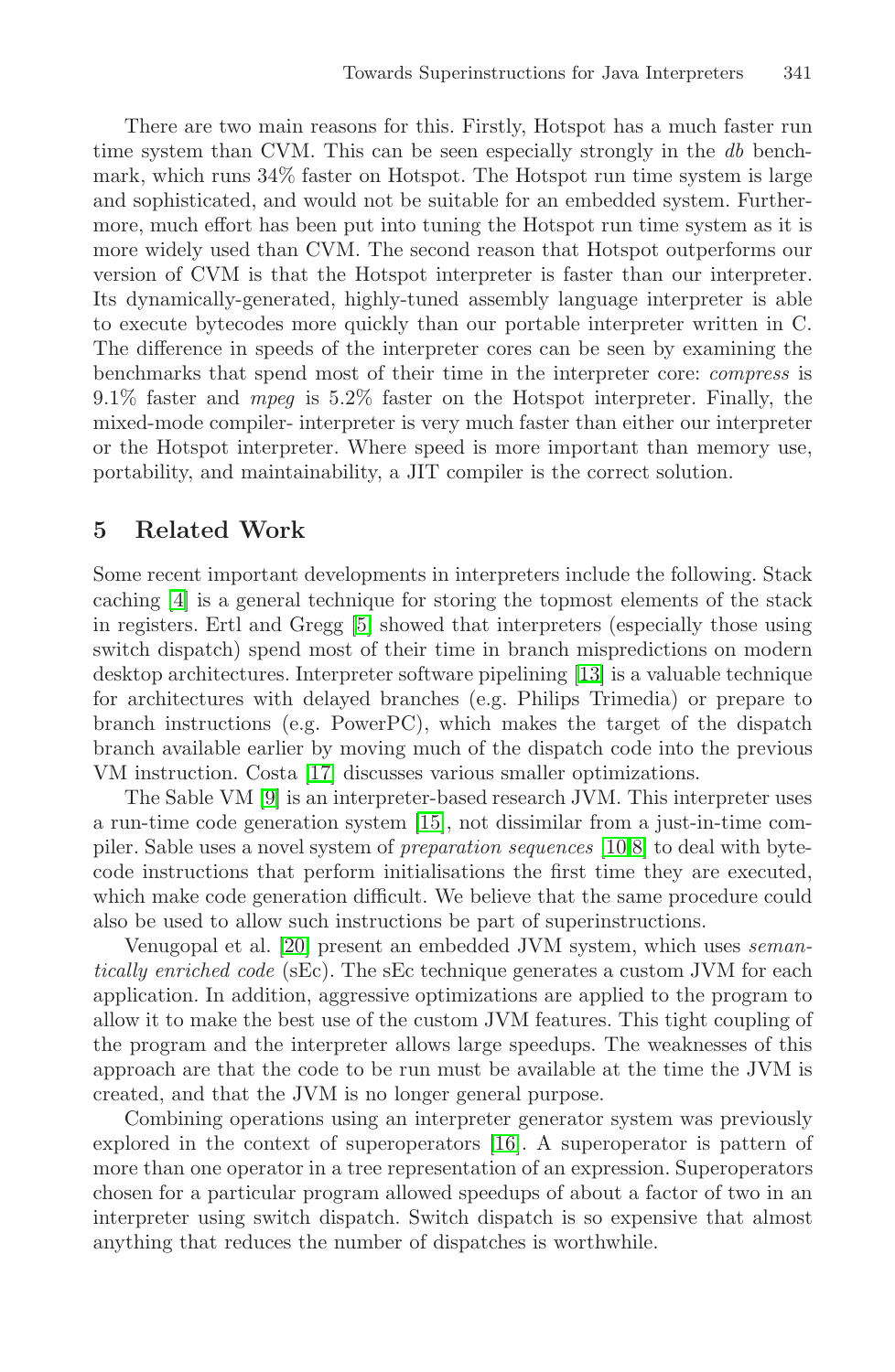Gregg et al. [\[11\]](#page-14-15) and Ertl et al. [\[7\]](#page-14-3) presented a prototype interpreter based on the Cacao research JVM [\[14\]](#page-14-16). This interpreter was built using Vmgen and used the facility for generating superinstructions. With large numbers of superinstructions, reductions in running time of the order of one third were possible. Unfortunately, the system was rather unstable and could run only a handful of programs. It also did not support a number of language features such as multithreading and correct initialisation of classes. In contrast, the interpreter described in this paper is a full, stable version that fully supports the standard and runs all programs that we have tried.

# **6 Conclusion**

We have described a system of superinstructions for a portable, efficient Java interpreter. Our interpreter generator automatically creates source code for superinstructions from instruction definitions. Stack access code is optimised to reuse the topmost stack items between the component instructions in a superinstruction. This can significantly reduce stack traffic. Furthermore, our interpreter generator optimises stack pointer updates by combining and possibly eliminating them across component instructions. Our interpreter generator also provides a profiling system to identify common sequences of instructions. Experimental results show that significant speedups of up to 90% are possible with large numbers of appropriate superinstructions, due to reduction in dispatches and optimised superinstruction code.

Although our superinstruction system is stable and gives speedups in most configurations, considerable work remains for the future. The most important future development will be a scheme to allow "quickable" instructions to participate in superinstructions. Many of the most frequently executed Java instructions such as field access (16.4% of executed instructions in SPECjvm98 [\[21\]](#page-14-7)) and method invokes (5.7%) are "quickable". We believe that allowing these instructions to participate in superinstructions will greatly increase the running speed of our interpreter. We also plan work in the area of better heuristics for choosing superinstruction, better parsing algorithms, and superinstructions across basic block boundaries.

# **References**

- 1. J.R. Bell. Threaded code. *Commun. ACM*, 16(6):370–372, 1973.
- <span id="page-13-1"></span><span id="page-13-0"></span>2. T. Bell, J. Cleary, and I. Witten. *Text Compression*. Prentice Hall, 1990.
- 3. H. Eller. Threaded code and quick instructions for kaffe. <http://www.complang.tuwien.ac.at/java/kaffe-threaded/>.
- <span id="page-13-3"></span>4. M.A. Ertl. Stack caching for interpreters. In *SIGPLAN '95 Conference on Programming Language Design and Implementation*, pages 315–327, 1995.
- <span id="page-13-2"></span>5. M.A. Ertl and D. Gregg. The behaviour of efficient virtual machine interpreters on modern architectures. In *Euro-Par 2001*, pages 403–412. Springer LNCS 2150, 2001.